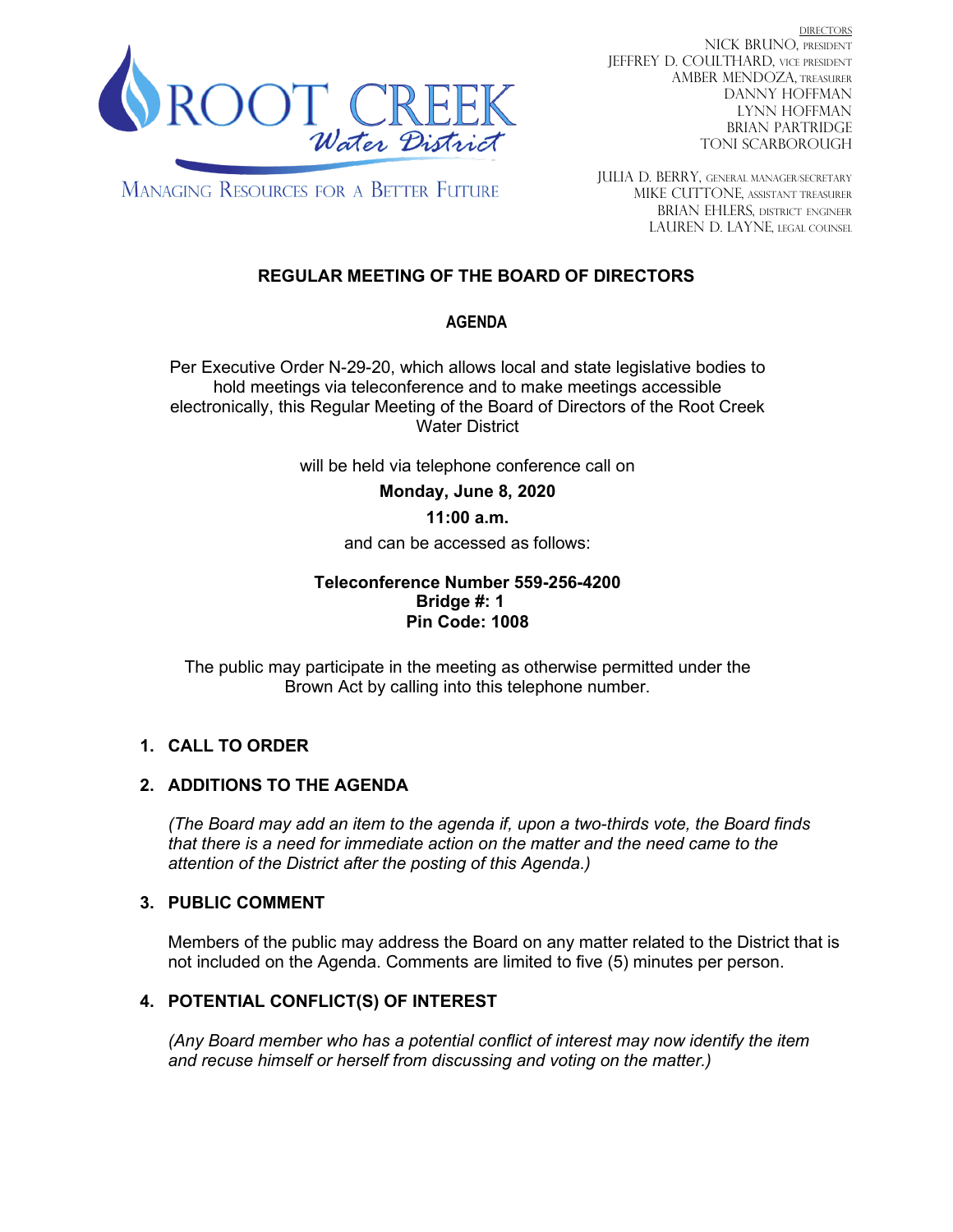### **5. CONSENT CALENDAR** – Review and Consider for Action

- **a.** Approval of Minutes of the Regular Board Meeting on May 11, 2020
- **b.** Acceptance of monthly financial reports for the months of April 2020

#### **6. CORRESPONDENCE**

*(Members of the Board or Staff may provide comment on any timely matter related to the District that is not included on the agenda.)*

**7. BOARD ACTION ITEMS** - The Board may take action on any of the following items:

#### **NEW BUSINESS**

- **a. Resolution Authorizing Entering into Funding Agreement** Review and consider entering into a funding agreement with the State Board of Water Resources and Authorizing and Designating a Representative/Representatives for the Root Creek Parkwater Conservation Project
- **b. Resolution Authorizing Annual CFD Levy -** Resolution of the Board of Directors of the Root Creek Water District Acting as the Legislative Body of the Community Facilities District NO. 2016-1 authorizing the Annual Levy of Special Taxes for Fiscal Year 2020-2021
- **c. Budget Adjustment –** Review and Consider authorization to increase the budget item *620.08 Master Planning* from \$10,000.00 to \$40,000.00 annually
- **d. Accounting Services Contract –** Review and consider action to increase budget item *620.01.1 Accounting* from \$4373.00 per month to \$6,150.00 per month for July 1, 2020 through December 31, 2020, resulting in a total budget of \$63,140.00, and increase from \$52,480.00 annually
- **e. Root Creek Water District Board of Directors Resignation**
	- **i.** Accept the Resignation of RCWD Board Member Brian Partridge
	- **ii.** Direct the General Manager to properly notice and post notice of vacancy on the Board of Directors
- **8. DISTRICT ENGINEER'S REPORT -** The Board may take action on any of the following items
	- **a.** Operations Monthly Report
	- **b.** Wastewater Treatment Facility (WWTF) Status
	- **c.** Other District Matters
- **9. LEGAL COUNSEL REPORT** The Board may take action on any of the following items
	- **a.** Legislation
	- **b.** Other District Matters